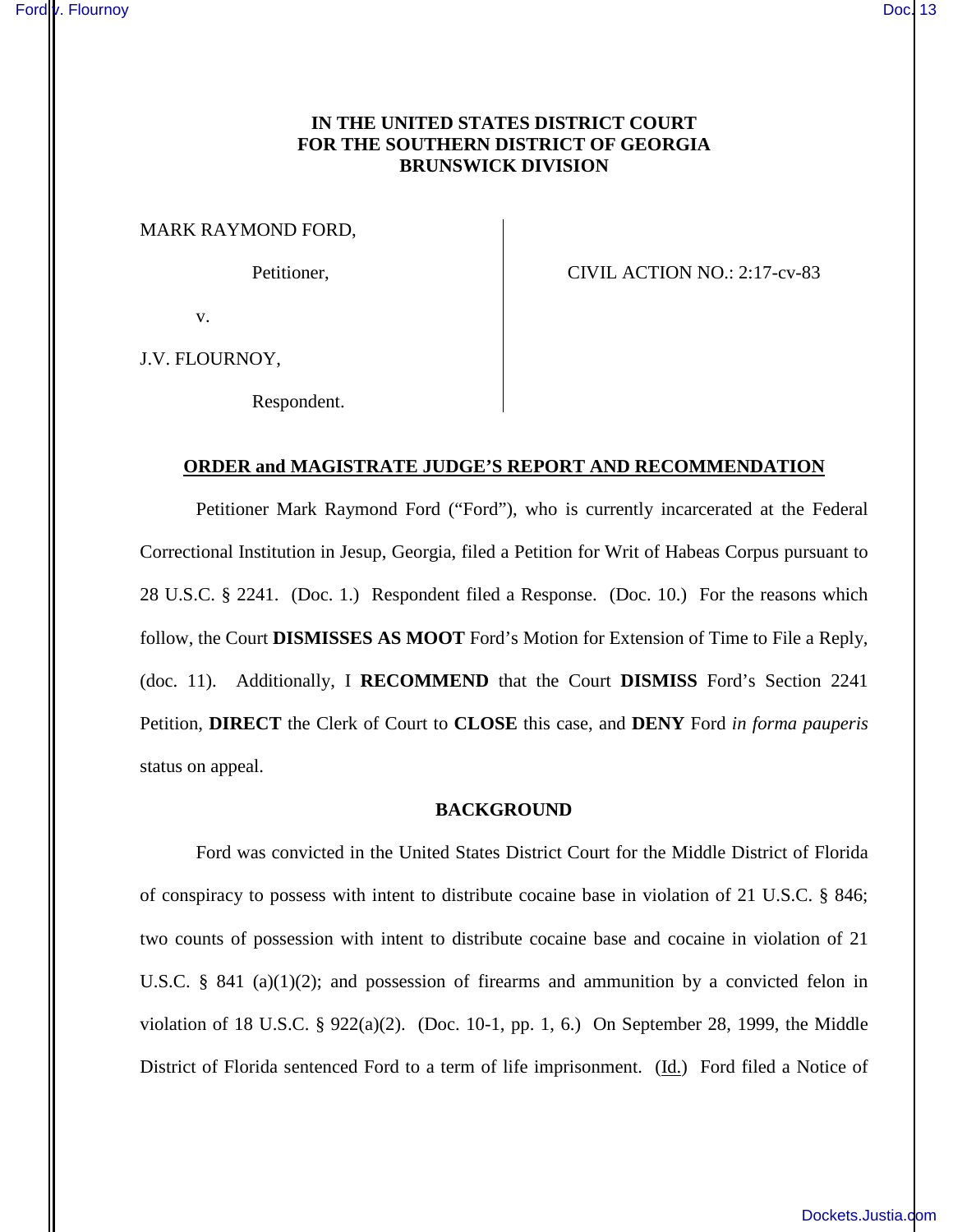Appeal to the Court of Appeals for the Eleventh Circuit, (doc. 10-2, p. 28), and the Eleventh Circuit affirmed his conviction and sentence (id. at p. 31.)

On May 21, 2003, Ford filed an Amended Motion, pursuant to 28 U.S.C. § 2255, in the Middle District of Florida attacking his conviction and sentence. (Id. at pp. 53–56.) The district court denied Ford's Section 2255 Motion, and the Eleventh Circuit subsequently denied Ford's Motion for Certificate of Appealability. (Id. at p. 56.)

Having been rejected by his sentencing court and the Eleventh Circuit, Ford now turns to this Court to attack his sentence. In the instant Section 2241 Petition, Ford claims that he is being "illegally detained." (Doc. 1, p. 6.) He contends that the sentencing court's judgment of commitment did not properly specify separate sentences for each count of his conviction and that, therefore, his sentence "is vague and void." (Id.) Ford also, without cognizable explanation, contends that the Federal Bureau of Prisons ("BOP") has engaged in rulemaking. (Id. at p. 8.) As relief, Ford asks this Court to order that he be released from detention. (Id. at p. 9.)

 Respondent argues that the Court should dismiss Ford's Petition because he does not satisfy the requirements of the 28 U.S.C. § 2255(e) "saving clause" in light of the Eleventh Circuit's decision in McCarthan v. Dir. of Goodwill Indus.-Suncoast, Inc., 851 F.3d 1076, 1081 (11th Cir. 2017). (Doc. 10.)

#### **DISCUSSION**

## **I. Whether Ford can Proceed Pursuant to Section 2241**

Section 2241 habeas corpus petitions "are generally reserved for challenges to the execution of a sentence or the nature of confinement, not the validity of the sentence itself or the fact of confinement." Vieux v. Warden, 616 F. App'x 891, 896 (11th Cir. 2015) (internal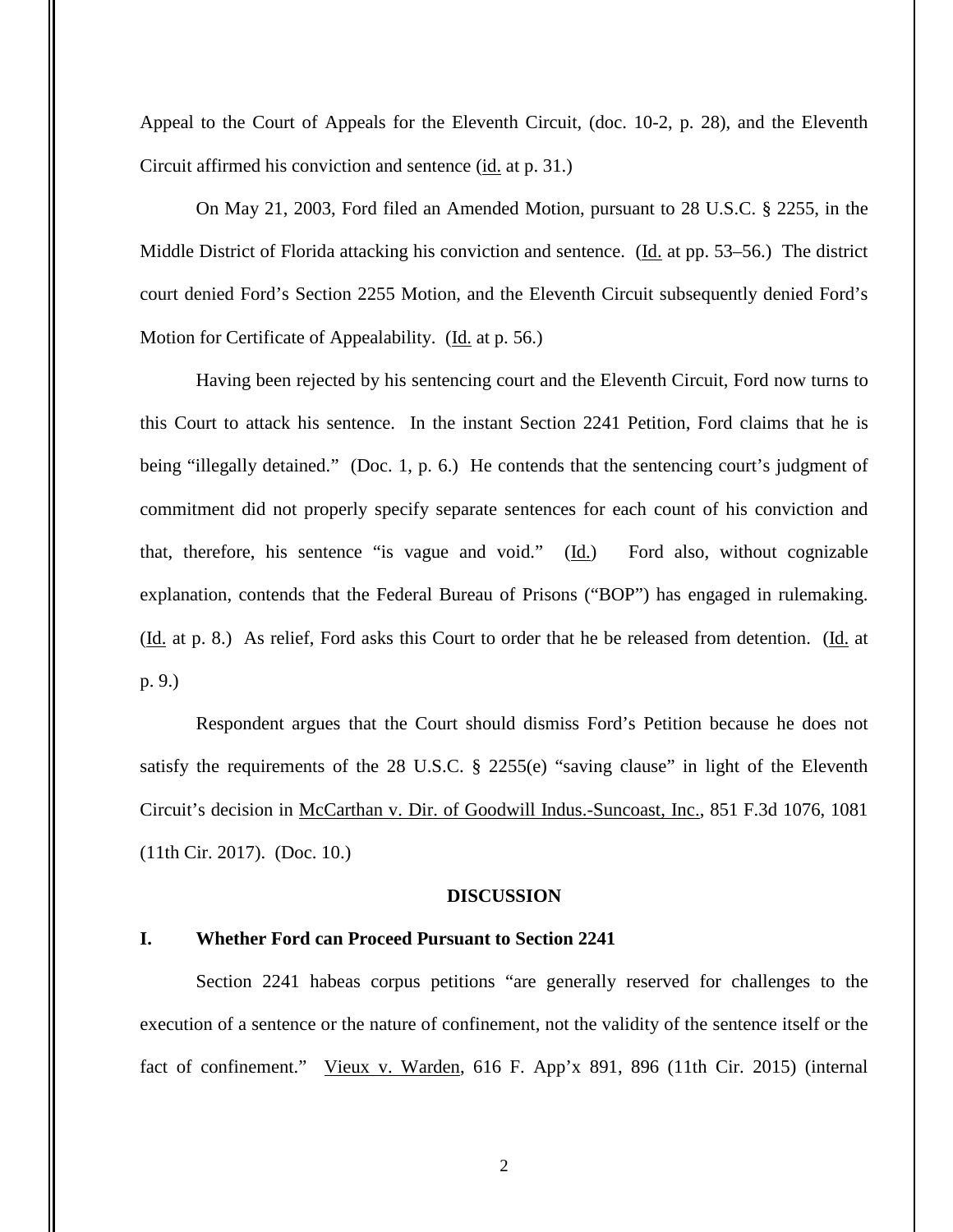punctuation and citation omitted). Ordinarily, an action in which an individual seeks to collaterally attack "the validity of a federal sentence must be brought under § 2255," in the district of conviction. 28 U.S.C. § 2255(a); Turner v. Warden Coleman FCI (Medium), 709 F.3d 1328, 1333 (11th Cir. 2013). To utilize Section 2241 to attack the validity of a federal sentence or conviction, a petitioner must show that the remedy afforded under Section 2255 is "inadequate or ineffective". Taylor v. Warden, FCI Marianna, 557 F. App'x 911, 913 (11th Cir. 2014); Turner, 709 F.3d at 1333 (noting the petitioner bears the burden of establishing that the remedy under Section 2255 was inadequate or ineffective to test the legality of his detention). A motion to vacate covers only challenges to the validity of a sentence, but the saving clause and a petition for a writ of habeas corpus cover challenges to the execution of a sentence. Cf. Antonelli v. Warden, U.S.P. Atlanta, 542 F.3d 1348, 1351 n.1 (11th Cir. 2008) ("It is well-settled that a § 2255 motion to vacate is a separate and distinct remedy from habeas corpus proper. . . . A prisoner in custody pursuant to a federal court judgment may proceed under § 2241 only when he raises claims outside the scope of  $\S$  2255(a), that is, claims concerning execution of his sentence.") (internal citations omitted)); United States v. Flores, 616 F.2d 840, 842 (5th Cir. 1980) ("[The prisoner's] appropriate remedy is under § 2255, not 28 U.S.C. § 2241, since the alleged errors occurred at or prior to sentencing.").

Section 2255(e) provides:

An application for a writ of habeas corpus in behalf of a prisoner who is authorized to apply for relief by motion pursuant to this section, shall not be entertained if it appears that the applicant has failed to apply for relief, by motion, to the court which sentenced him, or that such court has denied him relief, **unless it also appears that the remedy by motion is inadequate or ineffective to test the legality of his detention**.

28 U.S. C. § 2255(e) (emphasis added). The above-emphasized portion of Section 2255(e) is referred to as the "saving clause." "Section 2255(e) makes clear that a motion to vacate is the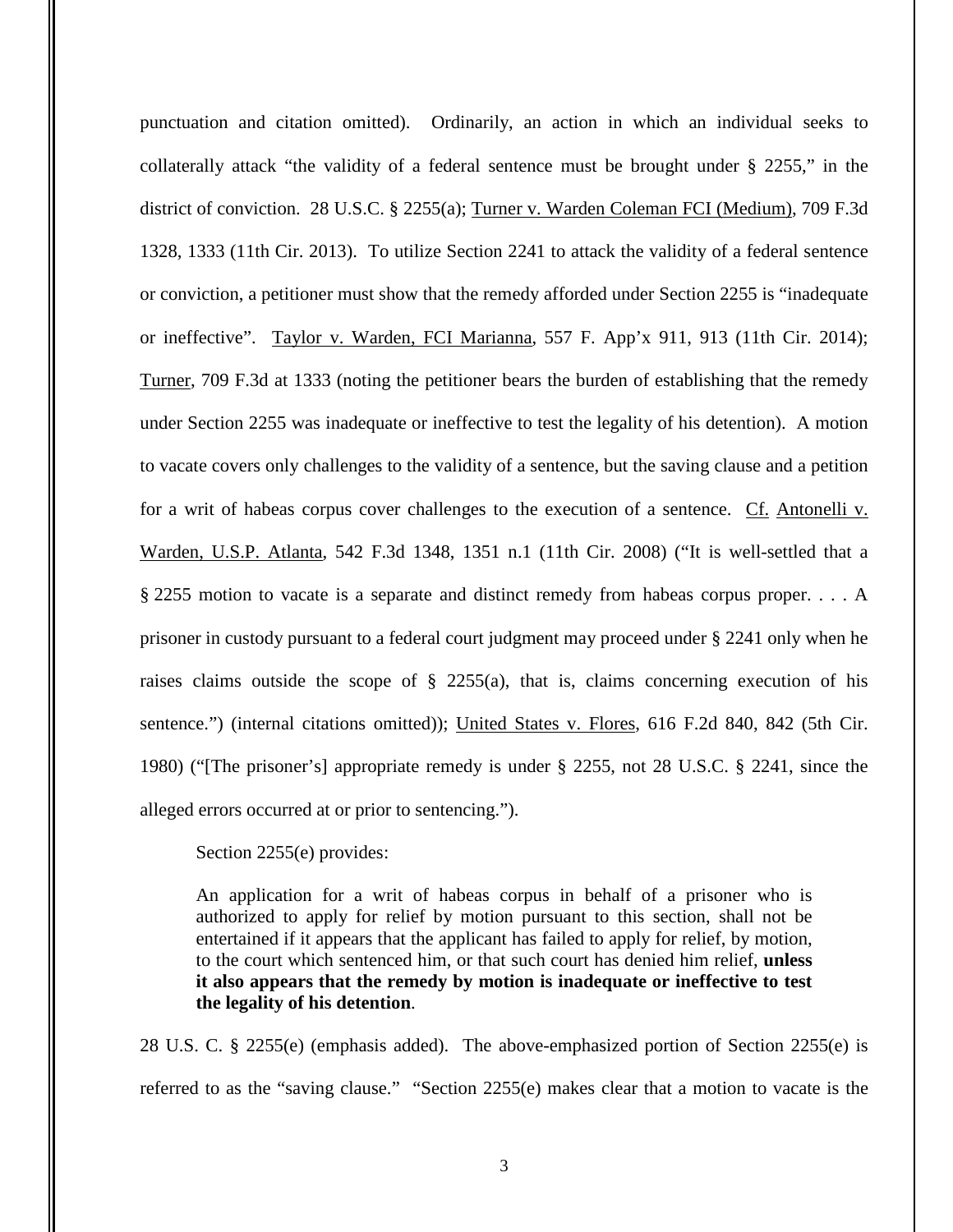exclusive mechanism for a federal prisoner to seek collateral relief unless he can satisfy" the saving clause. McCarthan v. Dir. of Goodwill Indus.-Suncoast, Inc., 851 F.3d 1076, 1081 (11th Cir. 2017).

 After McCarthan, to determine whether a prisoner satisfies the saving clause, a court need only analyze "whether the motion to vacate is an adequate procedure to test the prisoner's claim." Id. at 1086. To answer this question, a court should "ask whether the prisoner would have been permitted to bring that claim in a motion to vacate. In other words, a prisoner has a meaningful opportunity to test his claim whenever section 2255 can provide him a remedy." Id. at 1086–87. In short, when reviewing a Section 2241 petition, courts should look to whether the petitioner's claim is of a kind that is "cognizable" under Section 2255. If so, the petitioner cannot meet the "saving clause" and cannot proceed under Section 2241. To be sure, "[t]he remedy [afforded] by [a Section 2255] motion is not ineffective unless the procedure it provides is incapable of adjudicating the claim." Id. at 1088. Whether the petitioner could obtain relief under Section 2255 is not relevant to the McCarthan test. Thus, the "remedy" that must be "inadequate or ineffective" to trigger the saving clause is "the available process—not substantive relief." Id. at 1086.

"Allowing a prisoner with a claim that is cognizable in a motion to vacate to access the saving clause nullifies the procedural hurdles of section  $2255$ [.]" Id. at 1090. For example, "[t]he mere fact that such a [§ 2255 motion] is procedurally barred by § 2255's statute of limitations or restriction on second or successive motions does not make it inadequate or ineffective." Id. at 1091 ("A federal prisoner has one year to move to vacate his sentence under section 2255. But when a prisoner uses the saving clause to bring a claim that is cognizable in a motion to vacate, he bypasses his statute of limitations and gains limitless time to press claims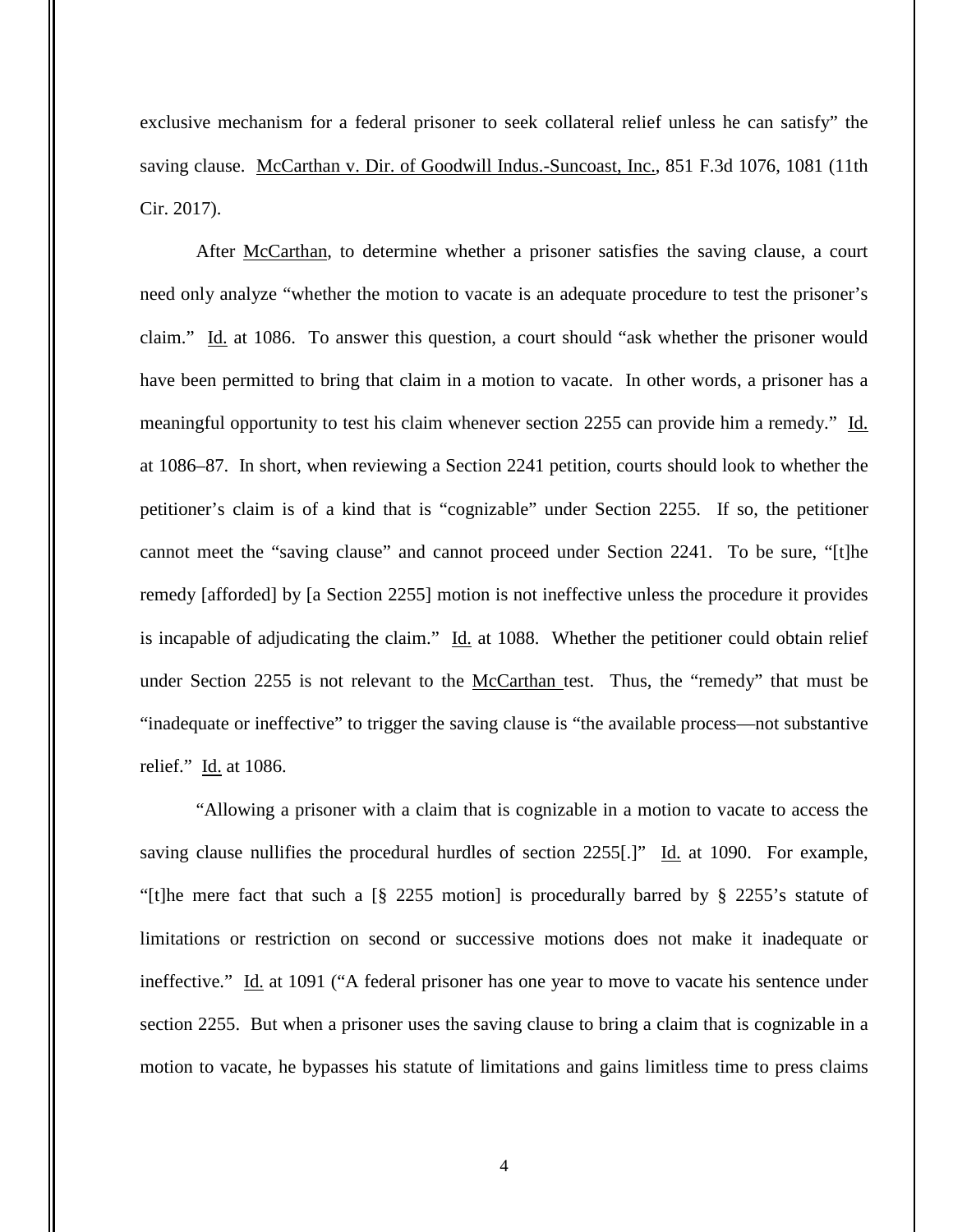that prisoners who meet the requirements of section 2255 do not receive."); Body v. Taylor, No. 1:15-CV-00311-AKK, 2015 WL 1910328, at \*6 (N.D. Ala. Apr. 27, 2015), *appeal dismissed*, (Oct. 28, 2015) (quoting Wofford, 177 F.3d at 1245 (Cox, J., concurring specially) ("I also agree that the remedy by motion under § 2255 is not rendered 'inadequate or ineffective' because an individual is procedurally barred from filing a second or successive § 2255 motion."); United States v. Lurie, 207 F.3d 1075, 1077 (8th Cir. 2000) (bars on successive motions and statute of limitations do not render § 2255 motion inadequate or ineffective); and Charles v. Chandler, 180 F.3d 753, 756–58 (6th Cir. 1999) (statute of limitations bar does not make Section 2255 inadequate or ineffective)).

The Eleventh Circuit emphasized that the saving clause has meaning because not all claims can be remedied by Section 2255. "A prisoner sentenced by a federal court, for example, may file a petition for a writ of habeas corpus to challenge the execution of his sentence, such as the deprivation of good-time credits or parole determinations." McCarthan, 851 F.3d at 1092–93 (citing Hajduk v. United States, 764 F.2d 795, 796 (11th Cir. 1985)). "The saving clause also allows a prisoner to bring a petition for a writ of habeas corpus when the sentencing court is unavailable. Other circuits have held that a prisoner may file a petition for a writ of habeas corpus if his sentencing court has been dissolved." Id. at 1093 (quoting Prost v. Anderson, 636 F.3d578, 588 (10th Cir. 2011) (explaining that, for military prisoners, "the resort to § 2241 is the norm rather than the exception . . . due to the evanescent nature of court martial proceedings: the sentencing court literally dissolves after sentencing and is no longer available to test a prisoner's collateral attack")). Additionally, "perhaps practical considerations (such as multiple sentencing courts) might prevent a petitioner from filing a motion to vacate." Id. (citing Cohen v. United States, 593 F.2d 766, 771 & n.12 (6th Cir. 1979)). However, "only in those kinds of limited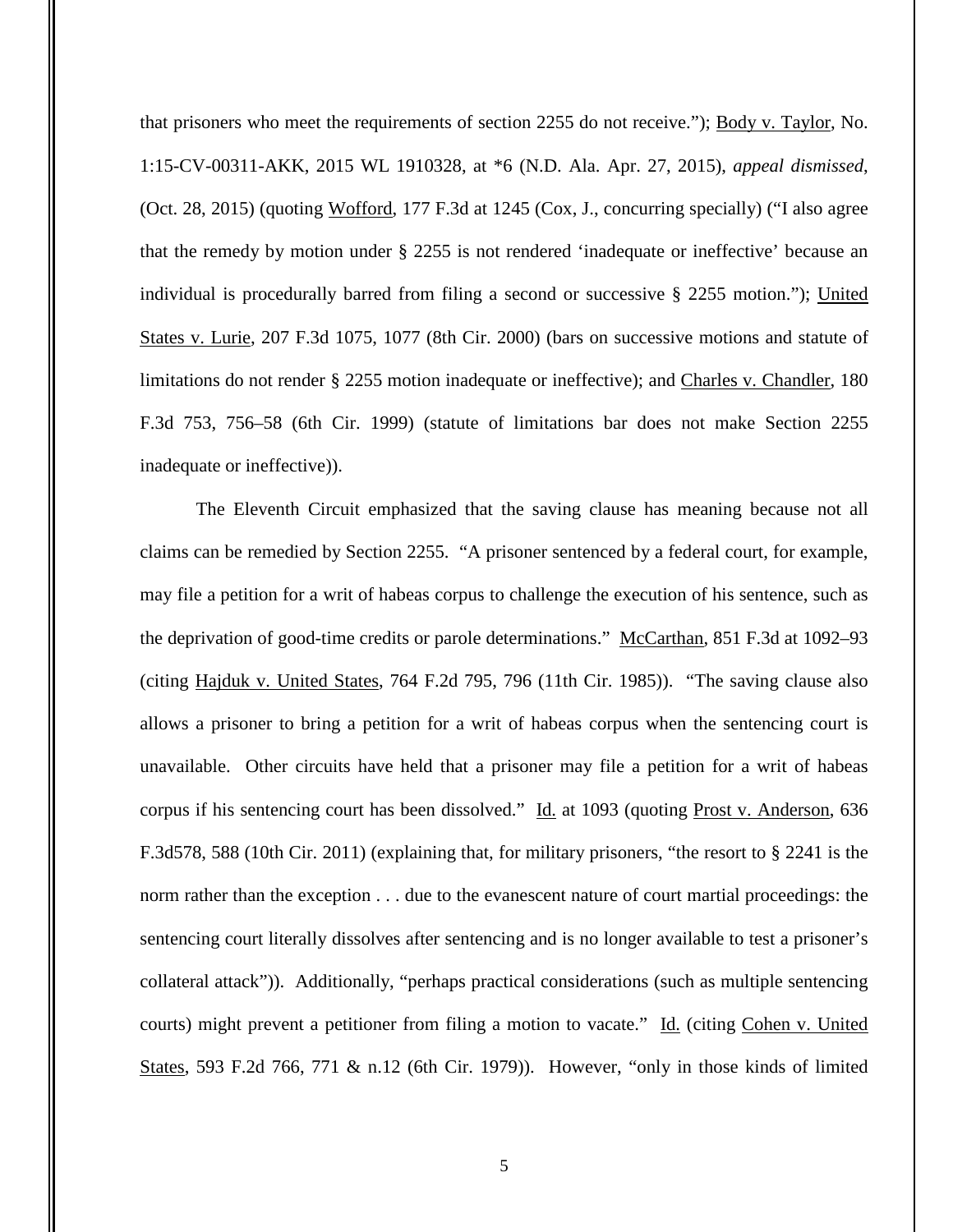circumstances is [the remedy by motion] 'inadequate or ineffective to test the legality of his detention.'" Id. (quoting Samak, 766 F.3d at 1278 (W. Pryor, J., concurring) (quoting 28 U.S.C. § 2255(e)). It is not enough to trigger the "saving clause" to claim that new case law exists, that new facts have come to light, or that the Section 2255 court got it wrong. Id. at 1086, 1090. "If the saving clause guaranteed multiple opportunities to test a conviction or sentence, then the bar against second and successive motions under section 2255(h) would become a nullity." Id. at 1090.

This case does not present the "limited circumstances" warranting application of the saving clause. Ford's claims—that the Middle District of Florida's sentence is impermissibly vague and void—are the types of claims and requested relief that Section 2255 encompasses. His claim for relief, that this Court release him due to the invalidity of his sentence, reveals that he is not attacking the manner in which his sentence is being executed but, rather, the sentence itself.<sup>1</sup> Thus, he must bring his claims in a motion to vacate. Indeed, Ford challenged his sentence through a Section 2255 Motion before the Middle District of Florida. The fact that Ford is dissatisfied with the outcome of his Motion does not change the fact that Section 2255 provides him an adequate procedure to test his claims. In fact, his claims are precisely the type contemplated by Section 2255.

 Thus, even though Ford labels his filing a Section 2241 Petition, it is apparent that he is actually attempting to bring a second or successive Section 2255 motion. Pursuant to Section  $2255(h):$ 

A second or successive motion must be certified as provided in section 2244 by a panel of the appropriate court of appeals to contain—

 $\overline{a}$ 

<sup>&</sup>lt;sup>1</sup> While Ford's Petition includes a vague allegation that the BOP has improperly engaged in rulemaking, he doesn't offer any cogent argument in support of this claim. Regardless, the substance of Ford's allegations reveals that he takes issue with the Middle District of Florida's sentence, not the manner in which the BOP has carried out his sentence.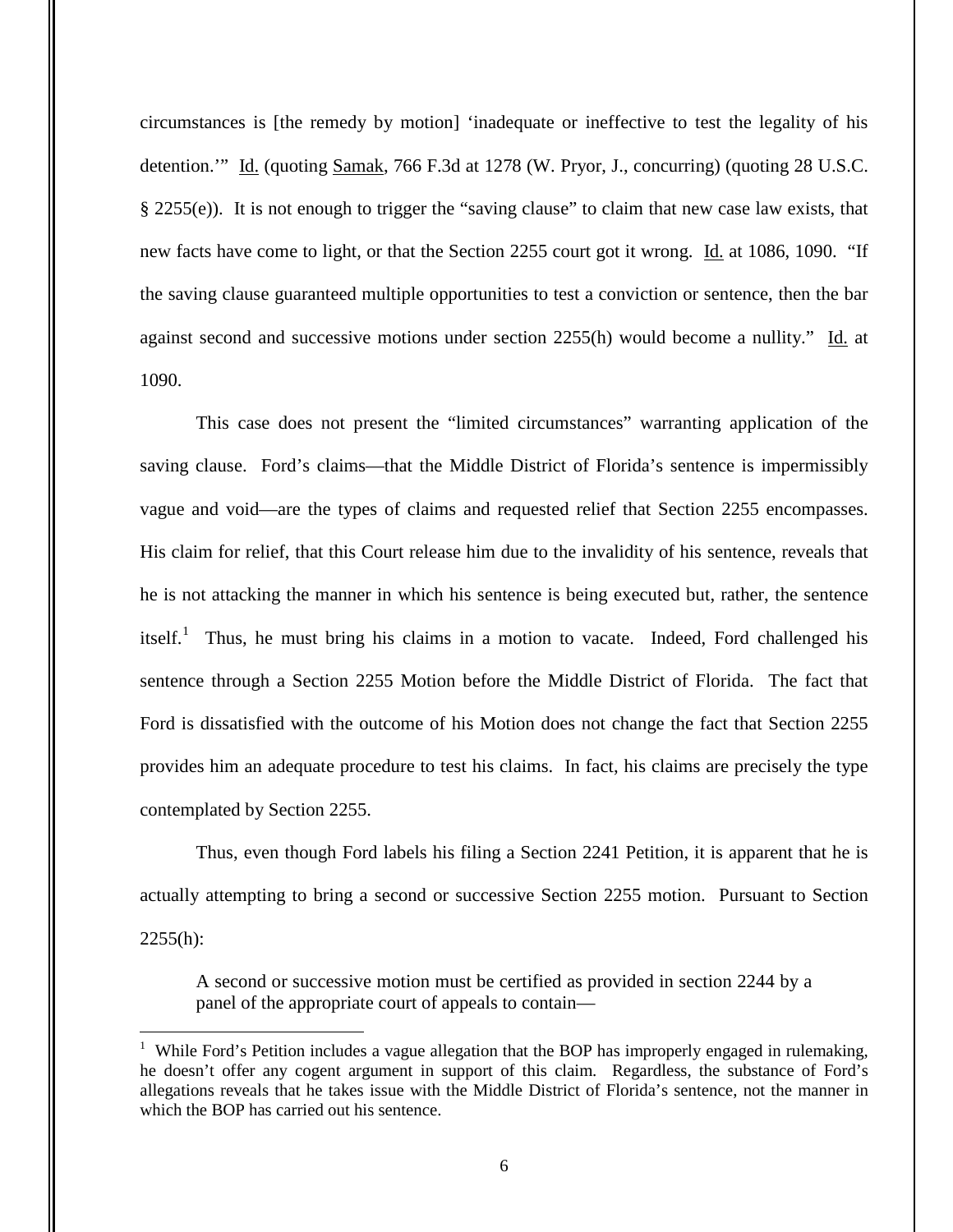(1) newly discovered evidence that, if proven and viewed in light of the evidence as a whole, would be sufficient to establish by clear and convincing evidence that no reasonable factfinder would have found the movant guilty of the offense; or

(2) a new rule of constitutional law, made retroactive to cases on collateral review by the Supreme Court, that was previously unavailable.

28 U.S.C. § 2255(h). However, Ford must first obtain permission from the Eleventh Circuit before filing a second Section 2255 motion. Nevertheless, Ford has available to him an actual remedy under Section 2255: the right to request permission to file a second or successive Section 2255 motion under Section 2255(h). The fact that the Eleventh Circuit may deny Ford's application to file a second or successive Petition does not render the remedy "unavailable" to him. See Harris v. Warden, 801 F.3d 1321, 1323 (11th Cir. 2015) ("Regardless of whether the [Circuit from which permission is sought] will actually certify a successive motion based upon the above facts and legal theories, § 2255 is adequate to test the legality of [the petitioner's] sentence. Accordingly, § 2255(e)'s saving [] clause does not apply."). As such, Ford cannot rely upon Section 2255(e) to proceed with his Section 2241 Petition.

Further, Ford's Section 2255 remedy is not nullified merely because he cannot overcome procedural requirements for relief. See McCarthan, 851 F.3d at 1086 ("[A] procedural bar might prevent relief, but that bar does not render the motion itself an ineffective or inadequate remedy."). Thus, the fact that Ford previously brought a Section 2255 motion and faces the successiveness bar in Section 2255(h) does not itself render a Section 2255 motion inadequate or ineffective. Id.; Gilbert, 640 F.3d at 1308. Rather, "[w]hat makes the § 2255 proceeding 'inadequate or ineffective' for [a petitioner] is that he had no 'genuine opportunity' to raise his claim in the context of a § 2255 motion." Zelaya v. Sec'y, Fla. Dep't of Corr., 798 F.3d 1360, 1370 (11th Cir. 2015).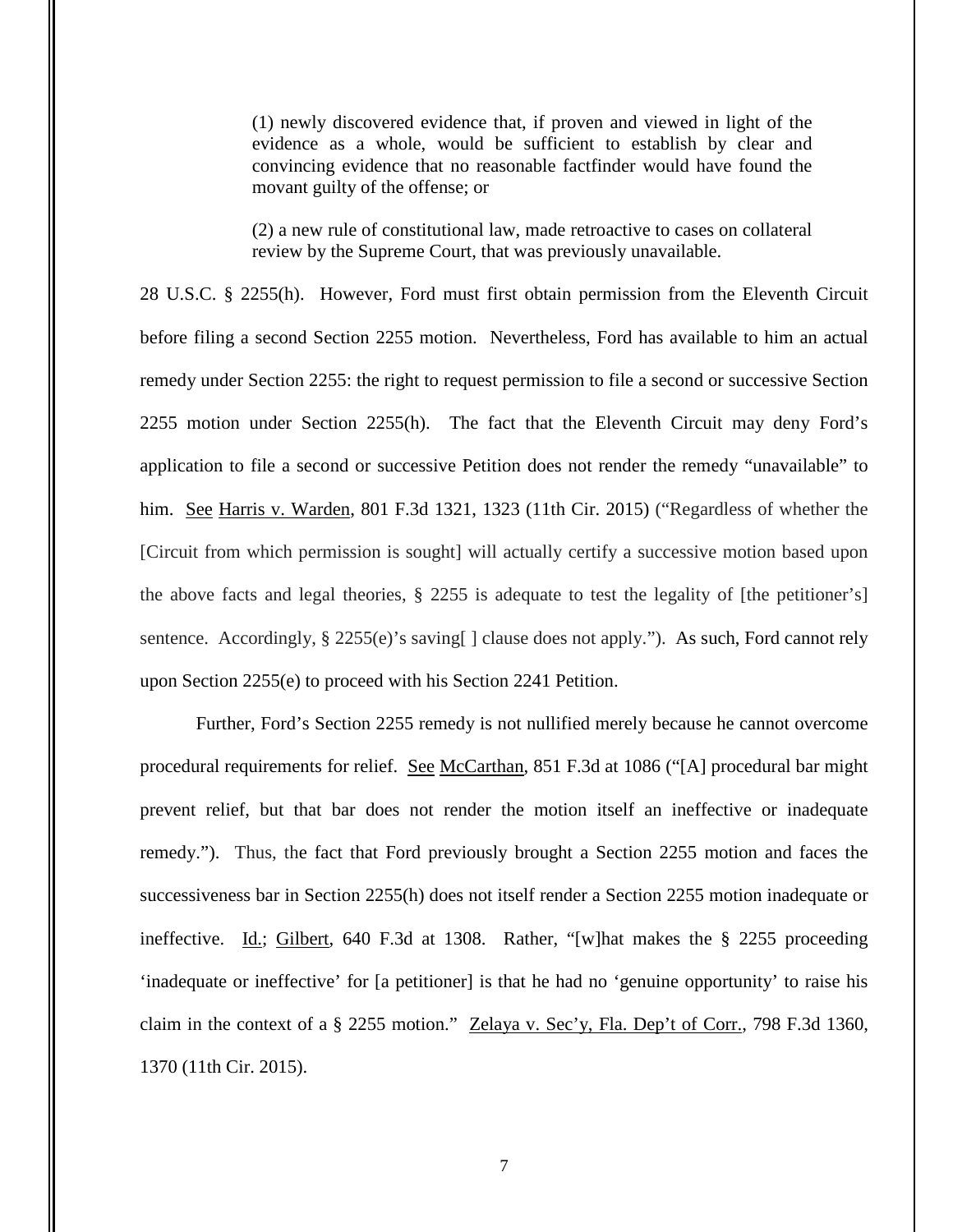Section 2255 provides Ford an "adequate procedure" to test his conviction and sentence. This procedure is clearly available to him as he already filed a Section 2255 motion. Moreover, he has an avenue to seek permission to file a second or successive motion from the Eleventh Circuit. Consequently, Ford cannot show that Section 2255's remedy is "inadequate or ineffective" to challenge his sentence and "cannot now use the saving clause to make [his] claim[s] in a petition for a writ of habeas corpus." McCarthan, 851 F.3d at 1099–1100. Because Ford cannot satisfy the saving clause, his claims are procedurally barred, and the Court cannot reach the merits of his arguments.

For all these reasons, I **RECOMMEND** the Court **GRANT** Respondent's Motion to Dismiss and **DISMISS** Ford's Section 2241 Petition.

### **II. Leave to Appeal** *in Forma Pauperis*

The Court should also deny Ford leave to appeal *in forma pauperis*. Though Ford has, of course, not yet filed a notice of appeal, it would be appropriate to address these issues in the Court's order of dismissal. Fed. R. App. P.  $24(a)(3)$  (trial court may certify that appeal of party proceeding *in forma pauperis* is not taken in good faith "before or after the notice of appeal is filed").

An appeal cannot be taken *in forma pauperis* if the trial court certifies that the appeal is not taken in good faith. 28 U.S.C. § 1915(a)(3); Fed. R. App. P. 24(a)(3). Good faith in this context must be judged by an objective standard. Busch v. Cty. of Volusia, 189 F.R.D. 687, 691 (M.D. Fla. 1999). A party does not proceed in good faith when he seeks to advance a frivolous claim or argument. See Coppedge v. United States, 369 U.S. 438, 445 (1962). A claim or argument is frivolous when it appears the factual allegations are clearly baseless or the legal theories are indisputably meritless. Neitzke v. Ford, 490 U.S. 319, 327 (1989); Carroll v. Gross,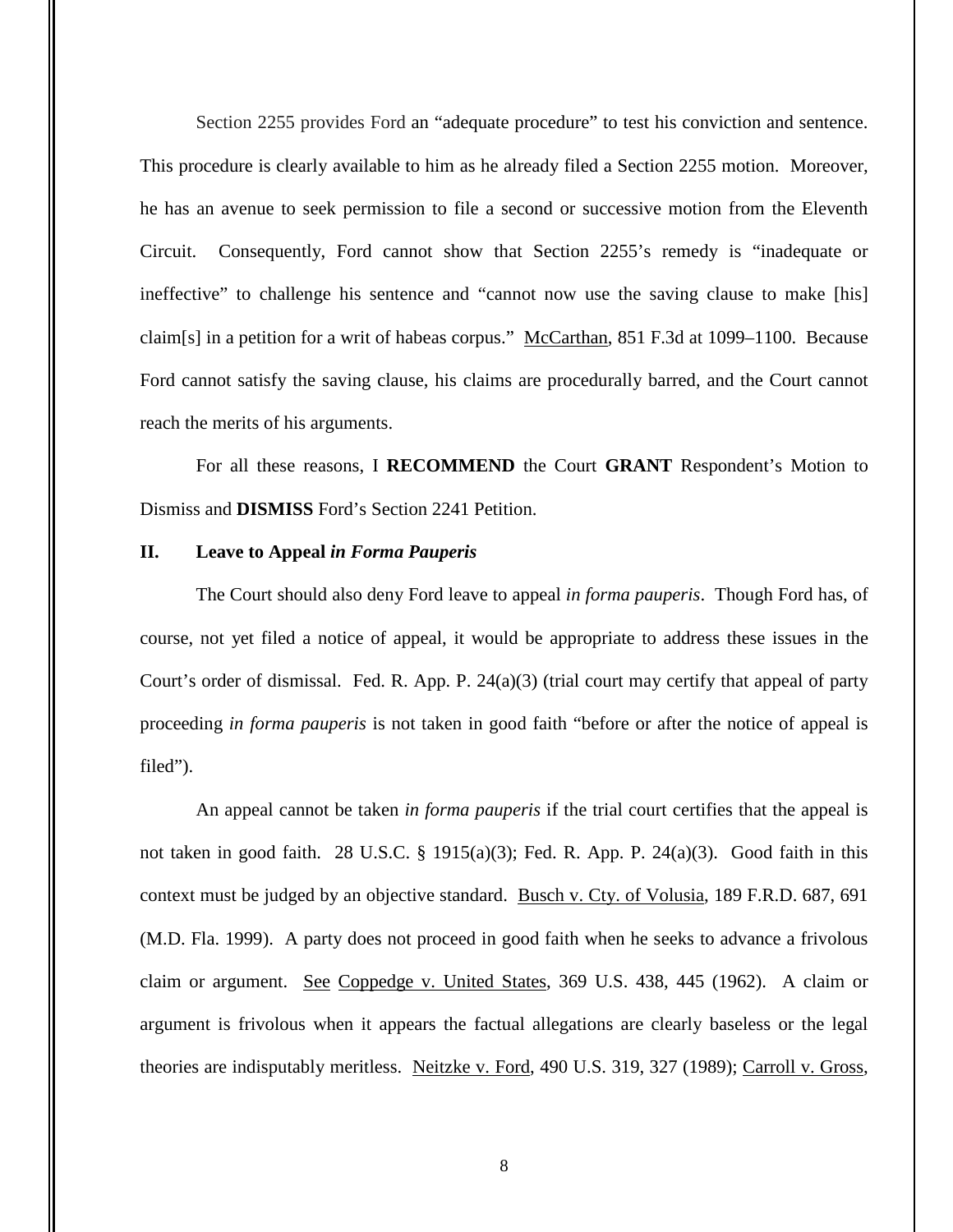984 F.2d 392, 393 (11th Cir. 1993). Stated another way, an *in forma pauperis* action is frivolous, and thus, not brought in good faith, if it is "without arguable merit either in law or fact." Napier v. Preslicka, 314 F.3d 528, 531 (11th Cir. 2002); see also Brown v. United States, Nos. 407CV085, 403CR001, 2009 WL 307872, at \*1–2 (S.D. Ga. Feb. 9, 2009).

Based on the above analysis of Ford's Petition and Respondent's Motion to Dismiss, there are no non-frivolous issues to raise on appeal, and an appeal would not be taken in good faith. Thus, the Court should **DENY** Ford *in forma pauperis* status on appeal.

## **CONCLUSION**

Based on the foregoing, the Court **DISMISSES AS MOOT** Ford's Motion for Extension of Time to File a Reply, (doc. 11). Additionally, I **RECOMMEND** that the Court **DISMISS** Ford's Section 2241 Petition, (doc. 1), **DIRECT** the Clerk of Court to **CLOSE** this case, and **DENY** Ford *in forma pauperis* status on appeal.

The Court **ORDERS** any party seeking to object to this Report and Recommendation to file specific written objections within **fourteen (14) days** of the date on which this Report and Recommendation is entered. Any objections asserting that the Magistrate Judge failed to address any contention raised in the pleading must also be included. Failure to do so will bar any later challenge or review of the factual findings or legal conclusions of the Magistrate Judge. See 28 U.S.C.  $\S$  636(b)(1)(C); Thomas v. Arn, 474 U.S. 140 (1985). A copy of the objections must be served upon all other parties to the action. The filing of objections is not a proper vehicle through which to make new allegations or present additional evidence.

Upon receipt of objections meeting the specificity requirement set out above, a United States District Judge will make a *de novo* determination of those portions of the report, proposed findings, or recommendation to which objection is made and may accept, reject, or modify in